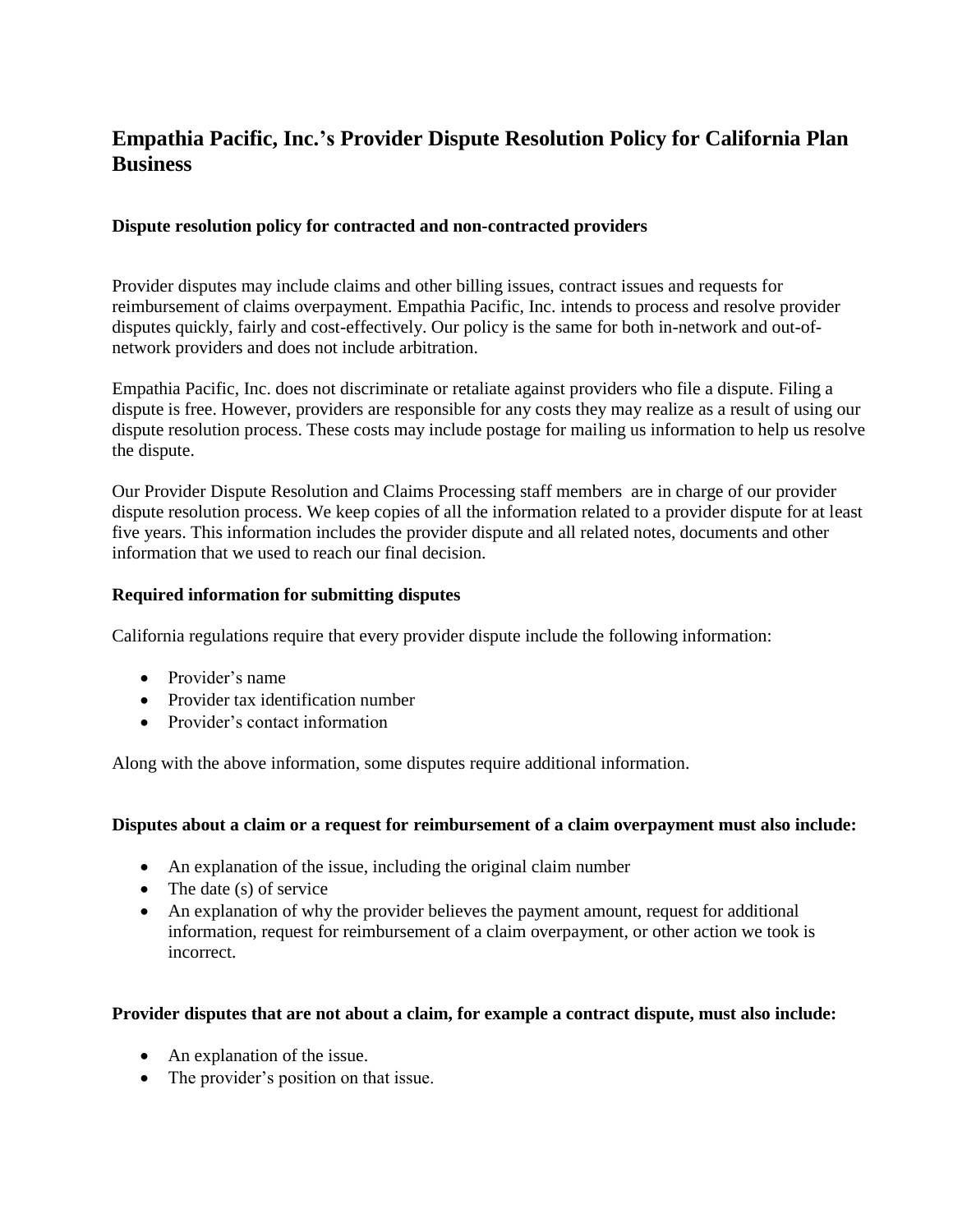### **Disputes involving multiple claims:**

Providers may batch multiple claims, billing or contractual disputes that are similar and file them as a single dispute. We recommend that disputes filed in batches be submitted in the following format:

- Sort disputes by similar issue.
- Provide a cover sheet for each batch of similar issues. Individually number and list the required information for the type of dispute (refer to the above sections) for each disputed item within the batch.
- Number each cover sheet.
- Provide a cover letter for the entire submission. The cover letter should describe each provider dispute and reference the applicable numbered cover sheets.

## **Provider disputes that do not include all required information may be returned to the submitter.**

Provider disputes submitted on behalf of a member or a group of members treated by the provider will be handled according to the Empathia Pacific, Inc. member grievance process, not the provider dispute resolution process. Member issues may include a clinical appeal of a utilization management decision, a clinical dispute during the concurrent care review process or a provider seeking an expedited review on behalf of a member.

#### **Submission of provider disputes**

Providers may submit written disputes to:

Empathia Pacific, Inc. c/o Empathia, Inc. N17W24100 Riverwood Drive, Suite 300 Waukesha, WI 53188

Electronic disputes may be submitted to:

Email: DisputeRequest@empathia.com Fax: 262-523-0175

Written/Electronic disputes may be submitted on the Provider Dispute Resolution Request Form (Attachment ONE and TWO) or in the form of a letter.

Providers may call our Provider Service Center at 1-877-844-8693 #4 with questions about the dispute process.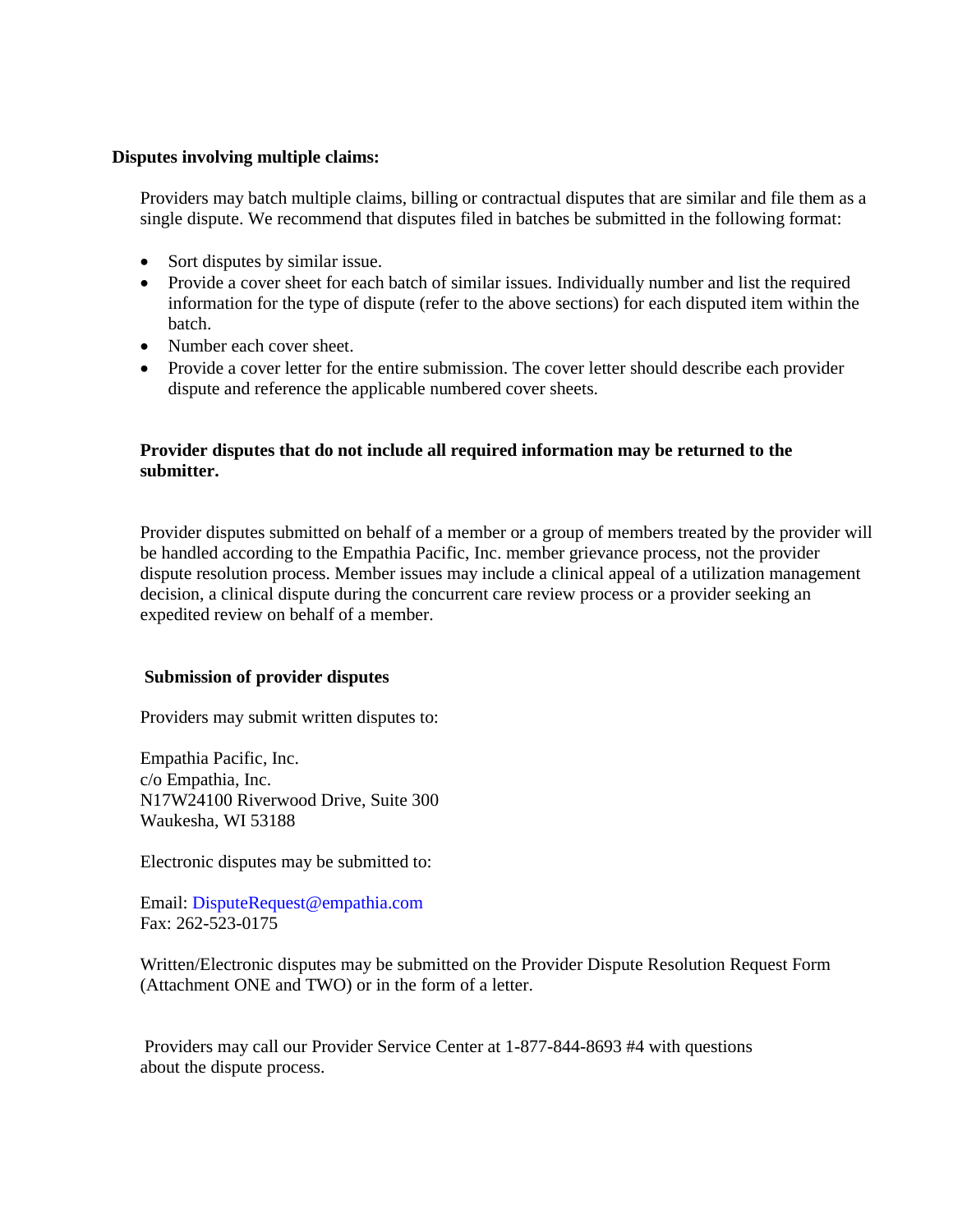# **PROVIDER DISPUTE PROCESS TIMEFRAMES**

| <b>DESCRIPTION</b>                                              | <b>TURNAROUND</b><br><b>TIMEFRAME</b>                                                                                                                                                                                         |                                                                                                                                                                                                                                                                                                                                                                                                                  |  |
|-----------------------------------------------------------------|-------------------------------------------------------------------------------------------------------------------------------------------------------------------------------------------------------------------------------|------------------------------------------------------------------------------------------------------------------------------------------------------------------------------------------------------------------------------------------------------------------------------------------------------------------------------------------------------------------------------------------------------------------|--|
| <b>DEADLINE FOR PLAN RECEIPT OF</b><br><b>PROVIDER DISPUTES</b> | Dispute related to an individual<br>claim, billing dispute, or<br>contractual dispute;<br><b>OR</b><br>Dispute related to a                                                                                                   | Deadline: 365 days after the<br>most recent action, or in the<br>case of inaction, 365 days after<br>time for contesting or denying<br>claims has expired.                                                                                                                                                                                                                                                       |  |
|                                                                 | demonstrable and unfair<br>payment pattern by the Plan                                                                                                                                                                        |                                                                                                                                                                                                                                                                                                                                                                                                                  |  |
|                                                                 | Dispute regarding a Plan notice<br>of overpayment                                                                                                                                                                             | Deadline: Within 30 working<br>days of receipt of the Plan<br>notice of overpayment of a<br>claim                                                                                                                                                                                                                                                                                                                |  |
|                                                                 | <b>Amended Provider Dispute</b>                                                                                                                                                                                               | Deadline: Within 30 working<br>days of the date of provider's<br>receipt of a returned dispute<br>with written Plan notice                                                                                                                                                                                                                                                                                       |  |
| TIME PERIOD FOR ACKNOWLEDGEMENT                                 | <b>Electronic Provider Dispute</b><br>(directly into the system)                                                                                                                                                              | Provided within 2 working<br>days of the date of receipt of the<br>electronic provider dispute                                                                                                                                                                                                                                                                                                                   |  |
|                                                                 | Paper Provider Dispute (mail,<br>fax, e-mail, physical delivery)                                                                                                                                                              | Provided within 15 working<br>days of the date of receipt of the<br>paper provider dispute                                                                                                                                                                                                                                                                                                                       |  |
| TIME PERIOD FOR RESOLUTION AND<br><b>WRITTEN DETERMINATION</b>  | Resolution and issuance of<br>written determination for each<br>provider dispute or amended<br>provider dispute.                                                                                                              | Plan shall resolve each provider<br>dispute or amended provider<br>dispute and issue written<br>determination within 45<br>working days after the date of<br>receipt.                                                                                                                                                                                                                                            |  |
| PAST DUE PAYMENTS AND INTEREST<br><b>AND PENALTIES</b>          | Resolution of a dispute<br>involving a claim, which is<br>determined in whole or in part<br>in favor of the provider, shall<br>include the payment of any<br>outstanding monies determined<br>to be due and all interest due. | Plan goal is to issue payment<br>with the resolution letter and<br>in all cases payment will be<br>made no later than within 5<br>working days of the issuance of<br>the written determination.<br>Accrual of interest and penalties<br>for the payment of these<br>resolved provider disputes shall<br>commence on the day following<br>the expiration of "Time for<br>Reimbursement" of the<br>complete claim. |  |